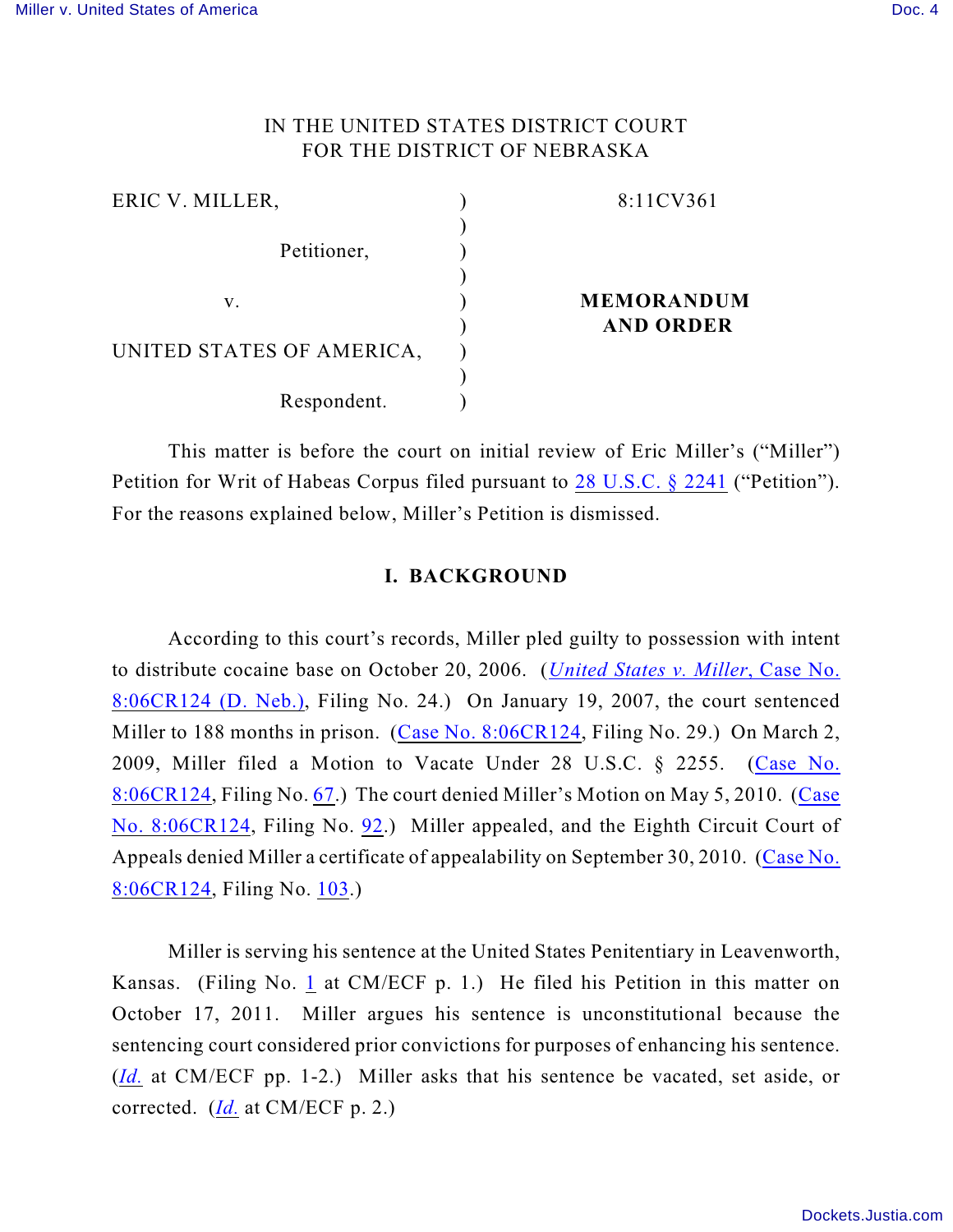## **II. DISCUSSION**

A federal prisoner challenging the legality of his sentence must raise his claims in a [28 U.S.C. § 2255](http://www.westlaw.com/find/default.wl?rs=CLWP3.0&vr=2.0&cite=28+USCA+s+2255) motion, while a federal prisoner attacking the execution of a sentence should raise his claims in a [28 U.S.C. § 2241](http://www.westlaw.com/find/default.wl?rs=CLWP3.0&vr=2.0&cite=28+USCA+s+2241) petition in the jurisdiction of incarceration. *Nichols v. Symmes*[, 553 F.3d 647, 649 \(8th Cir. 2009\)](http://www.westlaw.com/find/default.wl?rs=CLWP3.0&vr=2.0&cite=553+F.3d+647); *see [United](http://www.westlaw.com/find/default.wl?rs=CLWP3.0&vr=2.0&cite=835+F.2d+185) States v. Hutchings*[, 835 F.2d 185 \(8th Cir. 1987\)](http://www.westlaw.com/find/default.wl?rs=CLWP3.0&vr=2.0&cite=835+F.2d+185) (holding that a federal prisoner challenging the manner, location, or conditions of sentence's execution must bring a petition for writ of habeas corpus under 28 U.S.C. § 2241); *[Youngman v. United](http://www.westlaw.com/find/default.wl?rs=CLWP3.0&vr=2.0&cite=2011+WL+2312092) States*[, 3:11-cv-03009, 2011 WL 2312092, \\*2-3 \(D.S.D. June 10, 2011\)](http://www.westlaw.com/find/default.wl?rs=CLWP3.0&vr=2.0&cite=2011+WL+2312092) (dismissing 28 U.S.C. § 2241 petition because it was an attack on the validity of a sentence that should have been made under 28 U.S.C. § 2255).

As set forth above, Miller argues that his sentence was unconstitutional because the sentencing court considered Miller's prior convictions for purposes of enhancing his sentence. (Filing No. [1](http://ecf.ned.uscourts.gov/doc1/11302378070) at CM/ECF pp. 1-2.) This claim attacks the legality of Miller's sentence and must be raised in a motion brought pursuant to [28 U.S.C. §](http://www.westlaw.com/find/default.wl?rs=CLWP3.0&vr=2.0&cite=28+USCA+s+2255) [2255](http://www.westlaw.com/find/default.wl?rs=CLWP3.0&vr=2.0&cite=28+USCA+s+2255). However, even if the court were to construe Miller's Petition as a § 2255 motion, the court would have to deny it. As set forth above, Miller previously filed a § 2255 motion in this court and he does not argue that he has sought or received permission from the Eighth Circuit Court of Appeals to file a second or successive § 2255 motion. *See* [28 U.S.C. § 2255\(h\)](http://web2.westlaw.com/find/default.wl?rs=CLWP3.0&vr=2.0&cite=28+USCA+s+2255%28h%29&ssl=n) (stating that a second or successive motion must be certified as provided in section 2244 by a panel of the appropriate court of appeals).

Miller may be able to challenge his sentence or conviction in a § 2241 petition if he can demonstrate that § 2255 is "inadequate or ineffective." *[Abdullah v. Hedrick](http://www.westlaw.com/find/default.wl?rs=CLWP3.0&vr=2.0&cite=392+F.3d+957)*, 392 [F.3d 957, 959 \(8th Cir. 2004\)](http://www.westlaw.com/find/default.wl?rs=CLWP3.0&vr=2.0&cite=392+F.3d+957). Here, Miller does not argue that § 2255 is "inadequate or ineffective." Regardless, this court does not have jurisdiction over Miller's § 2241 petition because Miller is not incarcerated in this district. *See [Nichols](http://www.westlaw.com/find/default.wl?rs=CLWP3.0&vr=2.0&cite=553+F.3d+647)*,